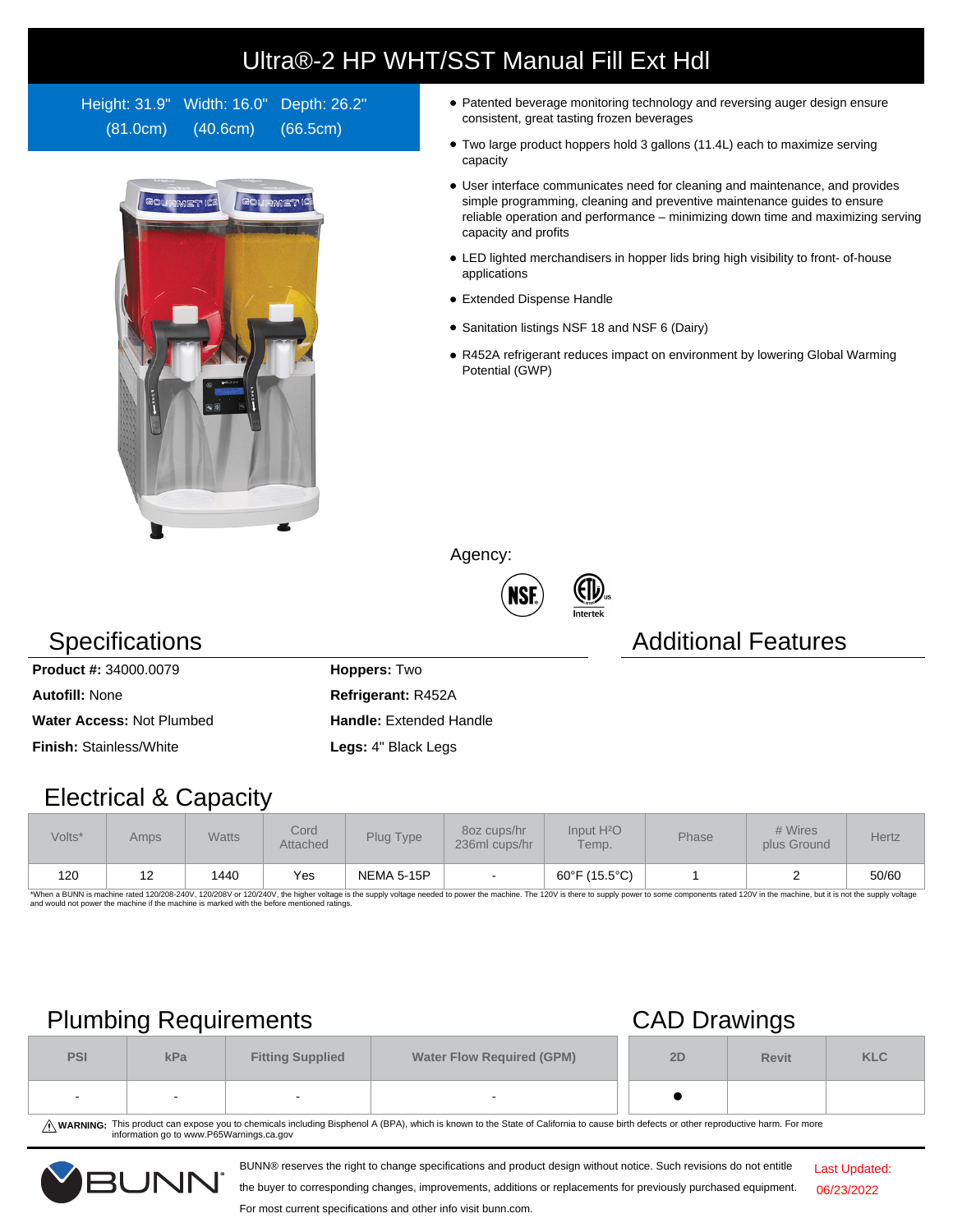

| <b>Unit</b>    |            |          |              | <b>Shipping</b> |            |          |             |                       |  |
|----------------|------------|----------|--------------|-----------------|------------|----------|-------------|-----------------------|--|
|                | Height     | Width    | <b>Depth</b> | Height          | Width      | Depth    | Weight      | <b>Volume</b>         |  |
| <b>English</b> | $31.9$ in. | 16.0 in. | 26.2 in.     | 28.7 in.        | $19.1$ in. | 24.6 in. | 135,650 lbs | 7.819 ft <sup>3</sup> |  |
| <b>Metric</b>  | 81.0 cm    | 40.6 cm  | 66.5 cm      | 72.9 cm         | 48.6 cm    | 62.5 cm  | 61.531 kgs  | $0.221 \text{ m}^3$   |  |



BUNN® reserves the right to change specifications and product design without notice. Such revisions do not entitle the buyer to corresponding changes, improvements, additions or replacements for previously purchased equipment. For most current specifications and other info visit bunn.com. Last Updated: 06/23/2022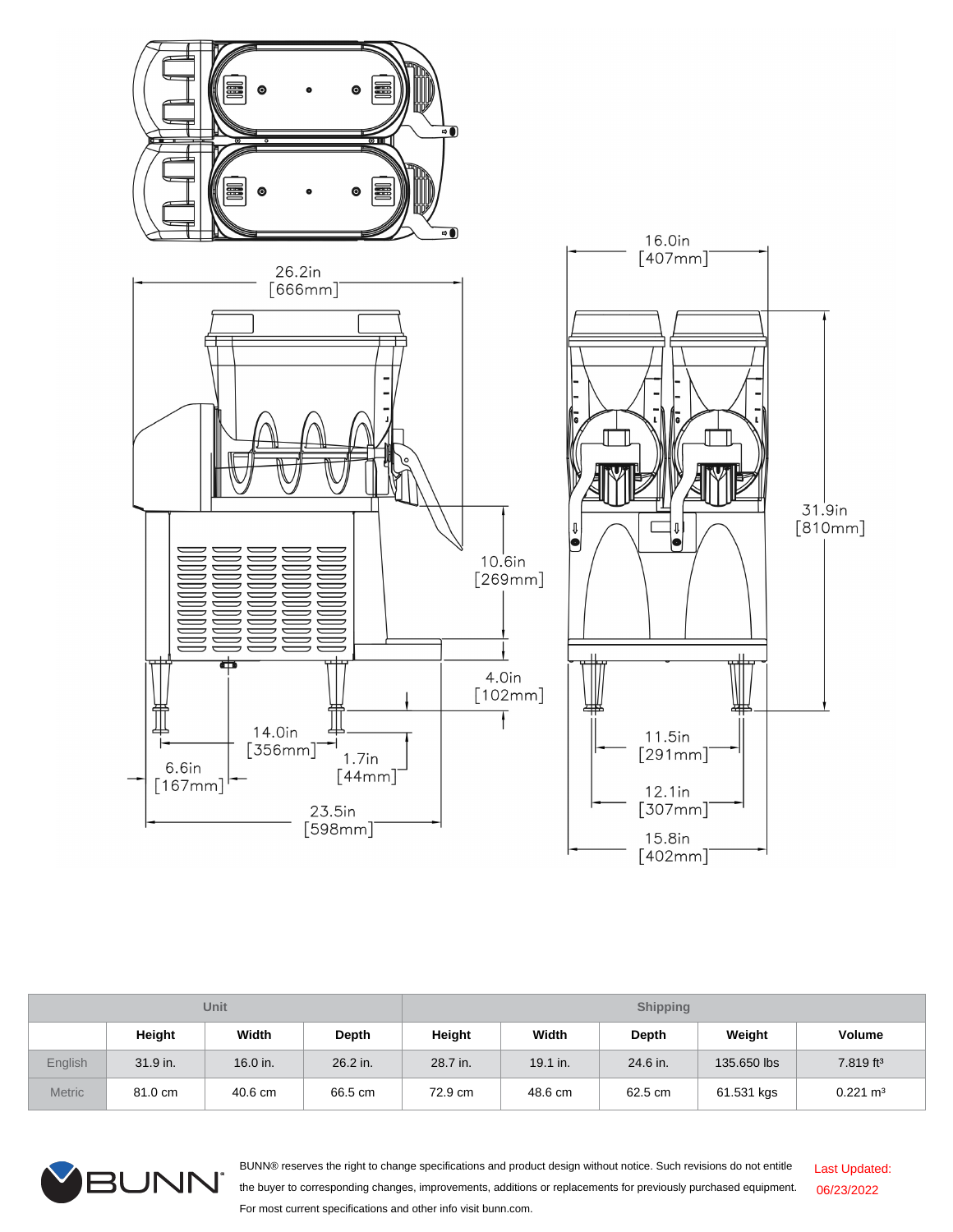## Related Products & Accessories:Ultra®-2 HP WHT/SST Manual Fill Ext Hdl(34000.0079)